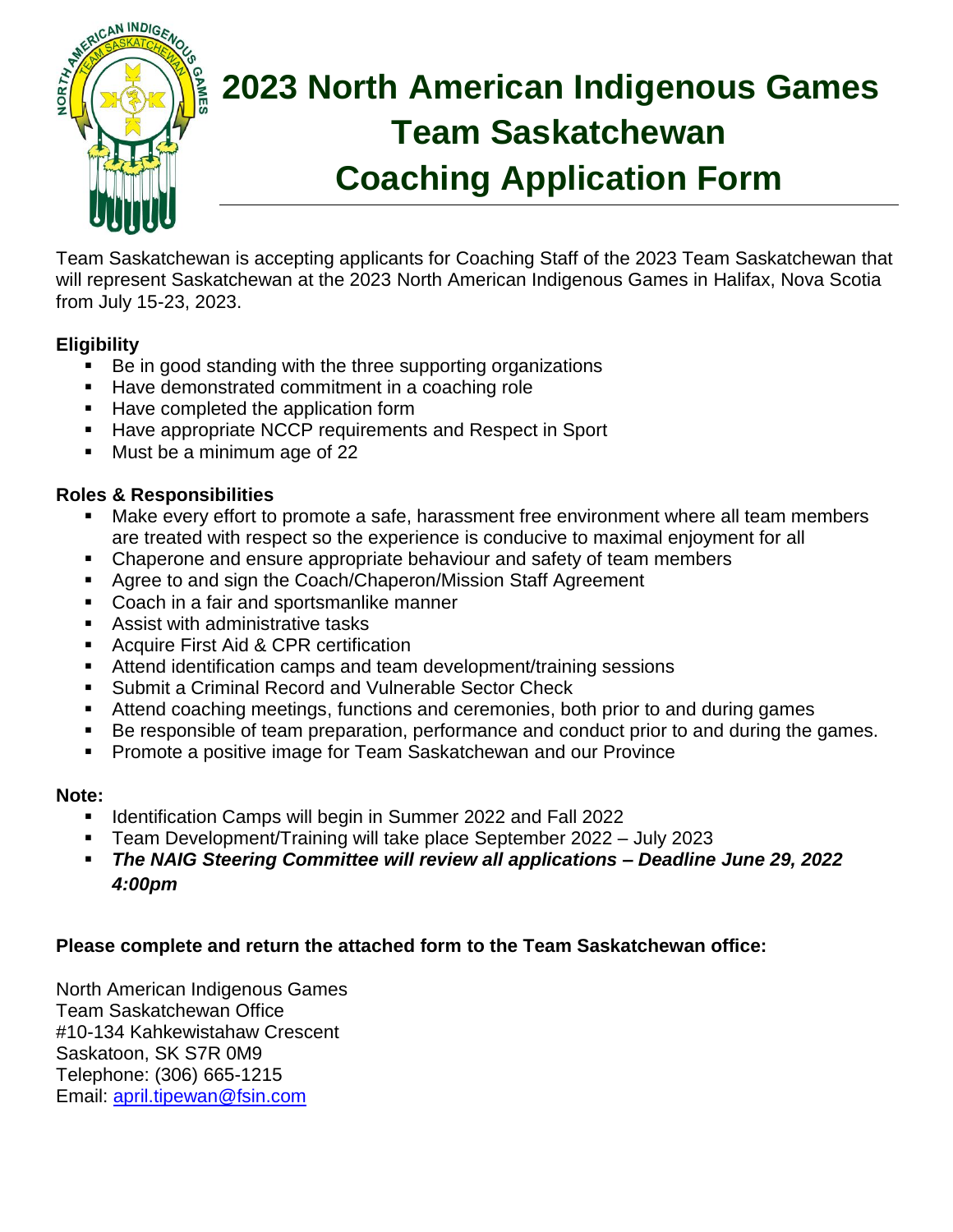#### **NAIG 2023 TEAM SASKATCHEWAN COACHING APPLICATION**

| <b>Applicant Contact Information</b>                               |                                                |                                              |  |                 |  |  |  |  |  |
|--------------------------------------------------------------------|------------------------------------------------|----------------------------------------------|--|-----------------|--|--|--|--|--|
|                                                                    |                                                |                                              |  |                 |  |  |  |  |  |
|                                                                    |                                                |                                              |  |                 |  |  |  |  |  |
|                                                                    |                                                |                                              |  |                 |  |  |  |  |  |
|                                                                    |                                                |                                              |  |                 |  |  |  |  |  |
|                                                                    |                                                |                                              |  |                 |  |  |  |  |  |
| Sport Information (Check the sport you are interested in coaching) |                                                |                                              |  |                 |  |  |  |  |  |
| $\Box$ Archery                                                     |                                                | □ Athletics DBaseball DBadminton DBasketball |  |                 |  |  |  |  |  |
|                                                                    |                                                |                                              |  | $\Box$ Softball |  |  |  |  |  |
|                                                                    | □ Swimming Box Lacrosse DVolleyball DVrestling |                                              |  |                 |  |  |  |  |  |
|                                                                    |                                                |                                              |  |                 |  |  |  |  |  |
| Position you are applying for:                                     |                                                |                                              |  |                 |  |  |  |  |  |
|                                                                    | □ Head Coach □ Assistant Coach □ Manager       |                                              |  |                 |  |  |  |  |  |
| <b>Coaching Certification:</b>                                     |                                                |                                              |  |                 |  |  |  |  |  |
| $\div$ Please attach a copy of your certification                  |                                                |                                              |  |                 |  |  |  |  |  |

Have you received Aboriginal Coaching Module training? YES  $\Box$  NO  $\Box$ 

### **Past Coaching/Managerial Experience**

| Year | Team/Event | Position |
|------|------------|----------|
|      |            |          |
|      |            |          |
|      |            |          |
|      |            |          |
|      |            |          |
|      |            |          |
|      |            |          |